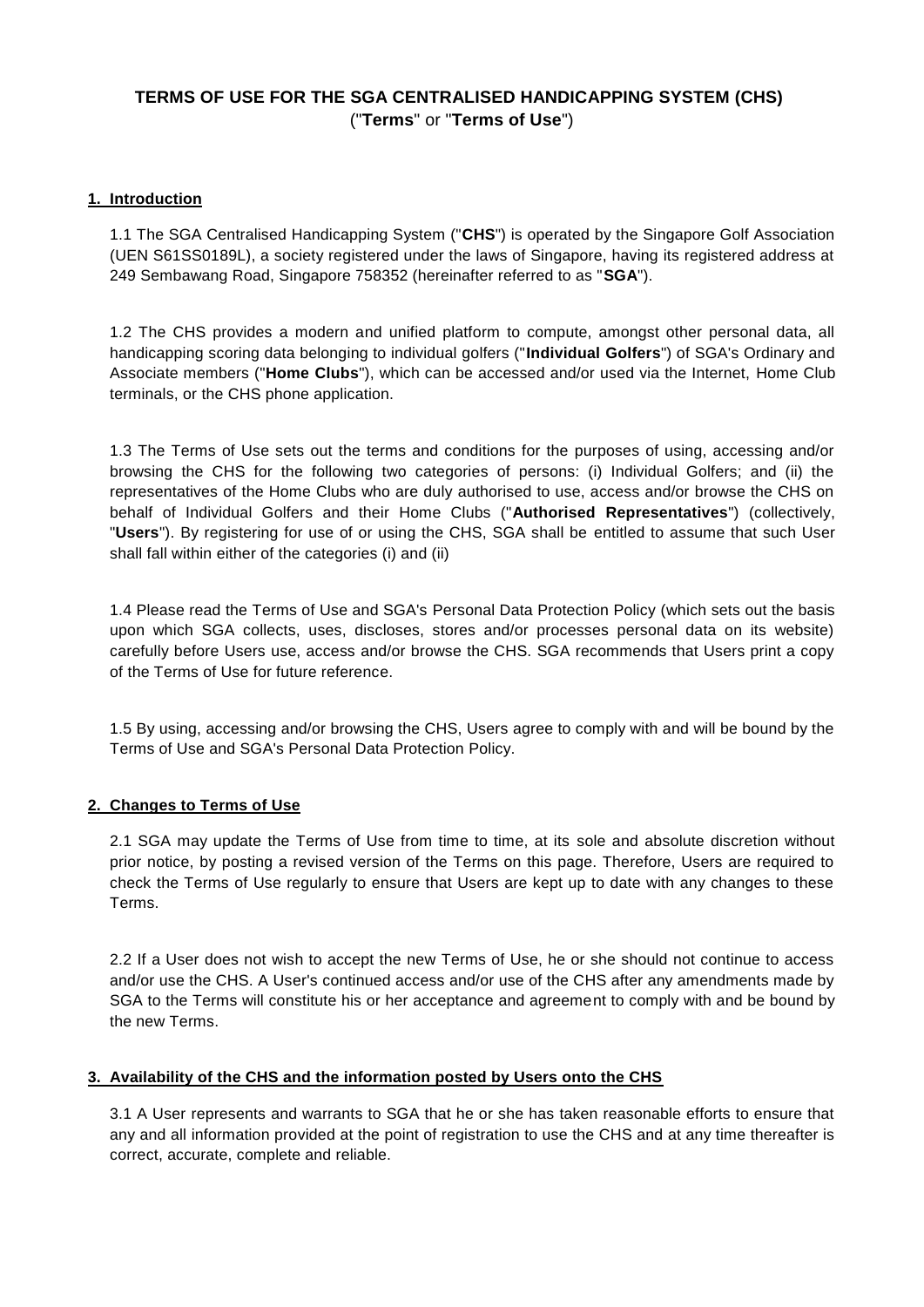3.2 SGA is entitled to assume the correctness, accuracy, completeness and reliability of any and all information posted onto the CHS.

3.3 A User hereby understands that any information that he or she posts onto the CHS is likely to be made instantaneously available to other Users on the CHS. A User further understands that all scores posted onto the CHS will be grouped under the Individual Golfer's Home Club, where the Home Clubs will be fully responsible to review all handicapping data before they are released for display on the CHS.

3.4 SGA is not responsible and accepts no liability for:

(i) any Users' inability to access and/or use the CHS at any time or for any period;

(ii) the safety and/or compatibility of the CHS with any devices used to access and/or use the CHS; and

(iii) the correctness, accuracy, completeness or reliability of the information posted by Users, or otherwise accessible or stored, on the CHS.

3.5 While SGA will take commercially reasonable endeavours to ensure the availability of the CHS and the information on the CHS, as the information on the CHS is provided for informative purposes and on an "as is", "as available" basis, SGA does not make any representations, warranties or guarantees, whether express or implied, that:

(i) the CHS or any information on it will always be up to date; available; uninterrupted; and free of faults, errors, viruses or other harmful components; and

(ii) the information posted by Users onto the CHS is correct, accurate, complete and reliable.

3.6 The CHS and the information on the CHS is accessed and/or used at a User's sole discretion and risk, and a User will be solely responsible for any losses and/or harm arising from the access and/or use of the CHS and the consequences which arise out of using information obtained from the CHS, including but not limited to any damage to a User's computer system, or resulting loss of data.

3.7 SGA accepts no liability for any threatening, defamatory, obscene, offensive or illegal information posted by Users or any infringement of another party's rights, including intellectual property rights.

3.8 SGA accepts no liability arising in any way directly or in connection with a User's access and/or use of the CHS including information obtained from the CHS except where such exclusions are expressly disallowed by the laws of Singapore.

3.9 If a User discovers or suspects a fault, please inform SGA a[tsga@sga.org.sg](mailto:sga@sga.org.sg?Subject=CHS%20Feedback) and SGA will attempt to rectify it as soon as is practicable.

3.10 A User's access to the CHS may be restricted from time to time to allow for maintenance, repair s, updates and/or the introduction of new content, facilities or services.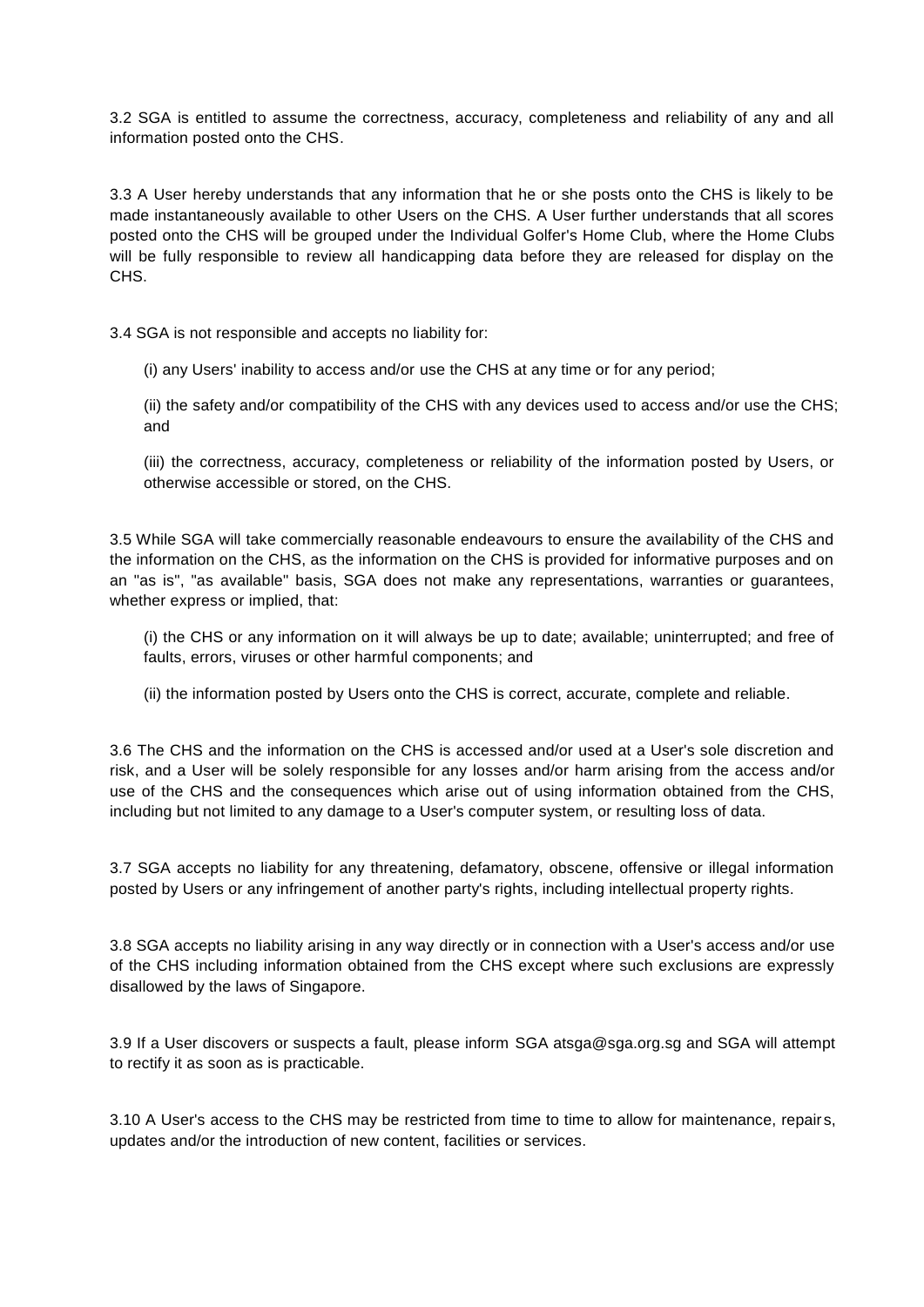3.11 SGA may, for any reason at its sole and absolute discretion, suspend, withdraw, discontinue or change all or any part of the CHS without prior notice.

3.12 SGA has the right to disclose a User's identity to any third party who is claiming that any information posted onto the CHS constitutes a violation of their intellectual property rights, or any other legal rights.

### **4. Registration**

4.1 There are two categories of persons who can use, access and/or browse the CHS: (i) Individual Golfers, provided they each have an individual email address; and (ii) the Authorised Representatives.

4.2 A User may register to access and use the CHS by submitting his or her contact email address at [chs.sga.org.sg.](https://chs.sga.org.sg/)

4.3 During the registration process, Users will be required to fill in the data requested (e.g., name of applicant, gender, Home Club and Home Club Membership Number) and indicate that they consent to their personal data being collected, used and/or disclosed; or where the Users are Authorised Representatives, have obtained the necessary consent from Individual Golfers whose personal data will be collected, used and/or disclosed, from the point of registration and anytime thereafter for the purposes of administering and maintaining the CHS; and for SGA's marketing or promotional purposes. SGA shall be entitled to assume that any person purporting to use the CHS as an Authorised Representative has obtained the necessary authorisation from his/her Home Club and the necessary consent from Individual Golfers whose personal data may be posted in the CHS on their behalf.

4.4 Any information provided by any User at any time from the point of registration and anytime thereafter which is found to be untrue, and which the User knew, or could reasonably have been expected to know, was untrue, will be deemed a fundamental breach of these Terms of Use, and may result in the suspension and/or termination of such User's CHS account.

4.5 To process the registration, SGA is entitled to send to the relevant Home Clubs for verification as to its accuracy and/or authenticity, the personal data of Individual Golfers who have registered for use and access of the CHS themselves. SGA shall be entitled to rely on the results of such verification process as may be provided by the Home Clubs, and there shall be no obligation on SGA's part to conduct any further checks and/or verification in this regard.

4.6 Registration is considered complete after the Home Clubs upload the verified data to create user accounts in CHS. During the upload, Home Clubs are required to indicate that the Individual Golfers in the verified file have either registered online via chs.sga.org.sg or are Individual Golfers who have already provided the necessary consents to the Home Clubs and/or Authorised Representatives as per 4.3 above.

4.7 Individual Golfers who register themselves to use the CHS will receive an automated email with first time log-in details and instructions to activate the CHS account once they have successfully registered an account with the CHS, and where applicable, have had their membership details authenticated by their Home Clubs. Similarly, Authorised Representatives of the Home Clubs who use the CHS on behalf of Individual Golfers shall be bound by these Terms of Use.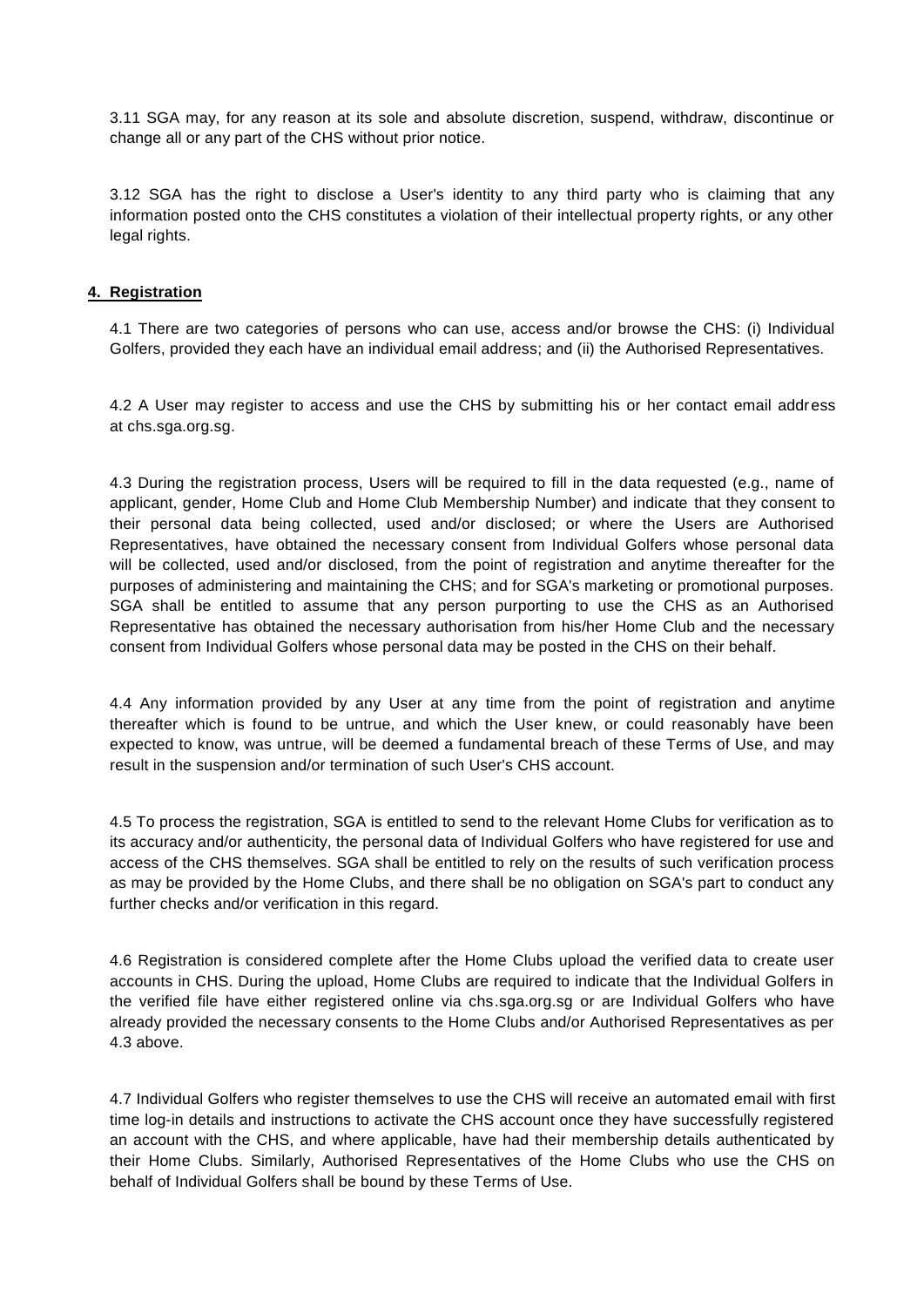#### **5. User's account and password**

5.1 In activating the CHS account, Users will be required to create a unique password. It will be the User's sole responsibility to keep his or her log- in credentials confidential and secure.

5.2 If any User knows, suspects, or has cause to suspect that someone other than himself or herself knows his or her login credentials, he or she shall change his or her password immediately and notify SGA promptly at [sga@sga.org.sg.](mailto:sga@sga.org.sg?Subject=CHS%20Feedback) Please note that SGA will never request for a User's login credentials by telephone or email.

5.3 If a User knows, suspects or has cause to suspect that there is likely to be a breach of security, or misuse of the CHS, SGA reserves the right, at its sole and absolute discretion, to suspend, disable or terminate the User's account; or require such User to change his or her password.

#### **6. Intellectual Property**

6.1 The CHS and all copyright and related rights, trade marks, business names and domain names, goodwill and the right to sue for passing off, rights in design and/or computer software, database rights, rights to use, and protect the confidentiality of, confidential information (including knowhow, algorithms, and/or any other trade secrets) and all other intellectual property rights, in each case whether registered or unregistered, and including all applications and rights to apply for and be granted, renewals or extensions of, and rights to claim priority from, such rights and all similar or equivalent rights or forms of protection which subsist or will subsist, now or in the future, in any part of the world, are vested in SGA, and where applicable, its licensors and/or express licensees.

6.2 Users expressly represent and warrant to SGA that Users own all rights, titles, and interests in all and any information posted onto the CHS, or that Users have a valid license, and express permission, from the owner of the rights, titles, and interests to such information.

6.3 Users grant SGA and its service providers a perpetual, non-exclusive license to store all information posted onto the CHS, on SGA and/or its service providers' servers to create archived backup copies of the information on the CHS.

6.4 Any reproduction, modification, copying, or distribution of the CHS is prohibited.

6.5 Users may retrieve, display and use the information posted onto the CHS provided that such retrieval, display and use is for Users' personal-non- commercial purposes, and further provided that Users shall observe and keep intact all and any intellectual property rights. Any reproduction, modification, copying, distribution or use of the information posted by Users onto the CHS for any other purpose(s) is prohibited.

6.6 SGA respects the intellectual property of others. Accordingly, SGA may, in appropriate circumstances and at its sole and absolute discretion, deactivate and/or delete accounts of Users who knowingly and deliberately, or negligently, infringe the intellectual property rights of others.

6.7 If a User believes that any intellectual property rights have been violated or infringed in any way from use of the CHS, please contact SGA at [sga@sga.org.sg.](mailto:sga@sga.org.sg?Subject=CHS%20Feedback)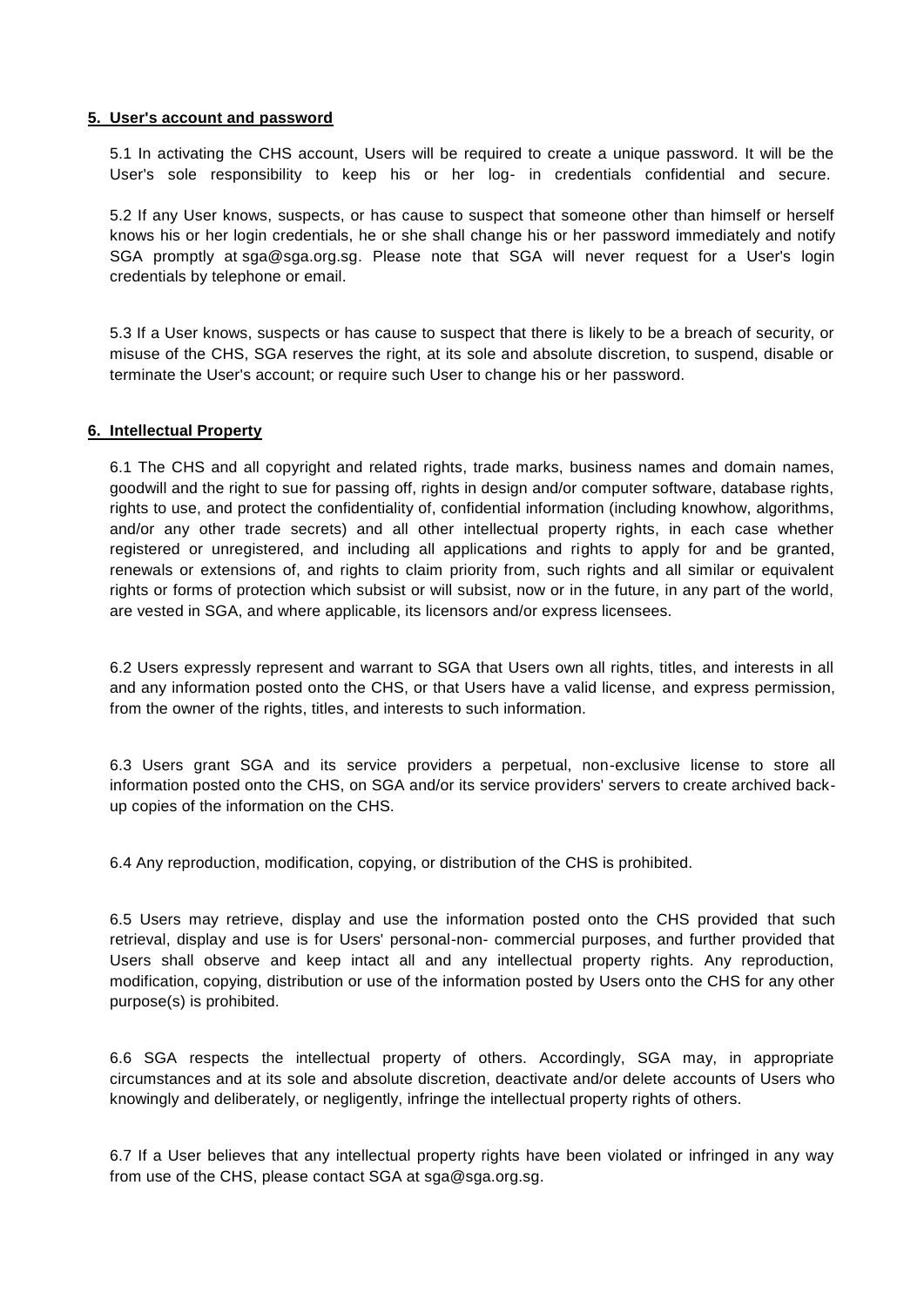# **7. Prohibited uses**

7.1 Users shall not use the CHS for any of the following purposes:

(i) the dissemination of unlawful, harassing, seditious, defamatory, abusive, threatening, harmful, vulgar, obscene, or otherwise objectionable material;

(ii) the transmission of information that procures, aids, abets, counsels, or otherwise encourages conduct that constitutes, or may reasonably be expected to constitute, a criminal offence, or any breach of any of the applicable laws, regulations, or codes of practice; or

(iii) interference with another User's use or enjoyment of the CHS.

7.2 Users further agree not to do, or attempt to do, any of the following: (i) transmit, upload, distribute, store, or destroy information uploaded onto the CHS, in violation of any applicable law or regulation, including but not limited to the relevant laws and regulations governing the collection, use, and/or disclosure of personal data, or in breach of SGA's Personal Data Protection Policy;

(ii) violate, or otherwise undermine in any way, the security of the CHS;

(iii) reverse engineer, or decompile for any purpose, part or whole of the CHS;

(iv) aggregate, copy, or duplicate in any manner any part or whole of the CHS;

(v) post or otherwise upload any information that will, or is likely to, or can reasonably be assumed to, facilitate, promote, or endorse scams, false or misleading information, or other illegal activities;

(vi) share with a third party part or whole of any login credentials to access the CHS;

(vii) access any information on the CHS which is not intended for him or her, or log into an account which he or she has not been authorised to access:

(viii) upload onto the CHS any information which he or she knows, or can reasonably be expected to know, to be inaccurate, incomplete, misleading, false, or outdated;

(ix) solicit or otherwise seek to obtain passwords or other login credentials, or any personally identifiable information from other Users; or

(x) use the CHS for, or in preparation for, any unlawful purpose or activity, or upload any information that is, or may reasonably be deemed, defamatory, implicitly or explicitly offensive, vulgar, obscene, threatening, harassing, abusive, hateful, racist, discriminatory, seditious, of a menacing character, or likely to cause annoyance, inconvenience, embarrassment, anxiety, or could cause harassment to any person or include any links to pornographic, indecent or sexually explicit material of any kind, as determined at SGA's sole and absolute discretion.

# **8. Undertakings**

8.1 Users undertake to SGA that their use of the CHS will not be in contravention of any applicable laws and regulations of Singapore, and will not be in furtherance of, or otherwise be intended to counsel, procure, aid, or abet, any act or purpose which is in contravention of any applicable laws and regulations of Singapore.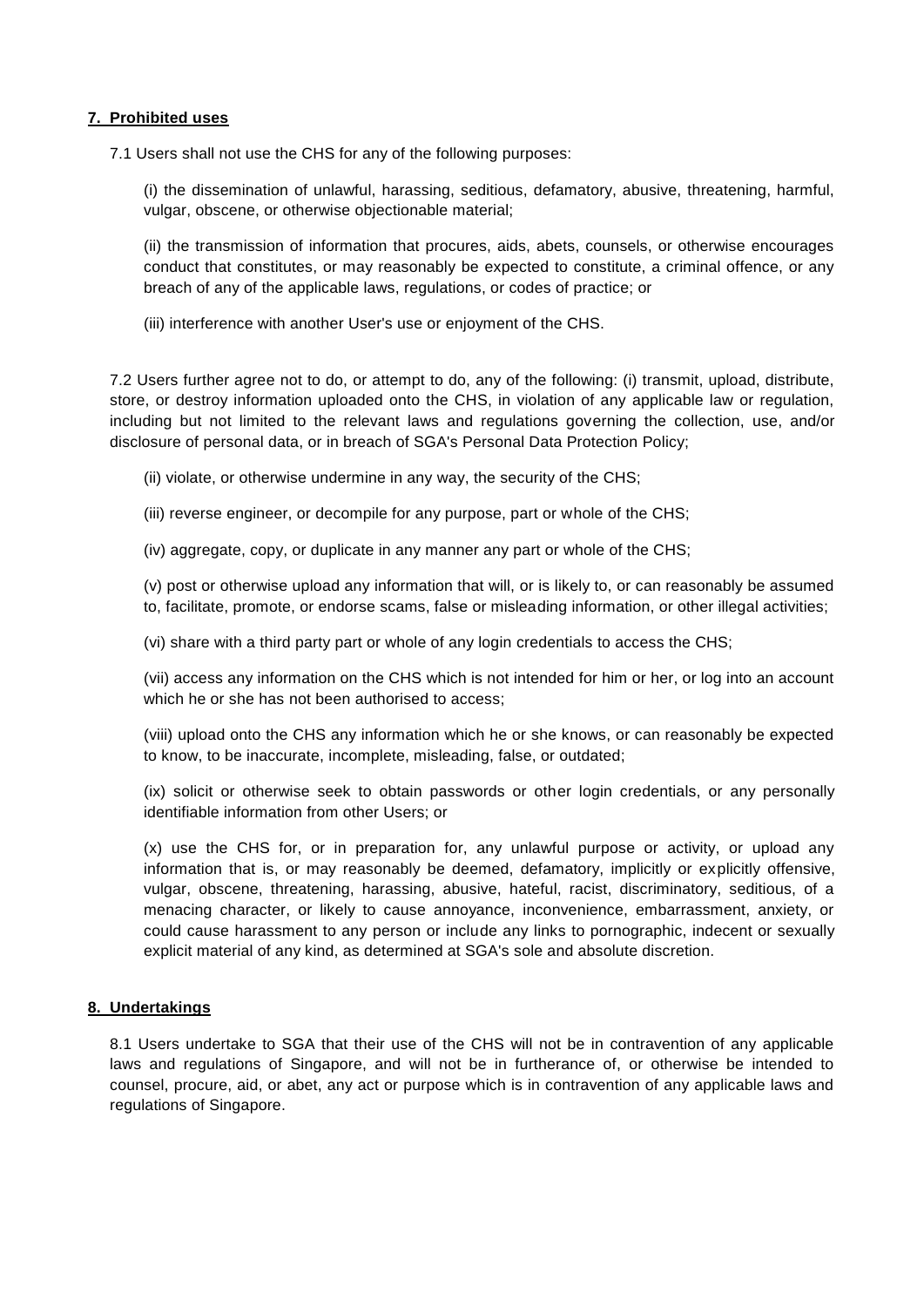# **9. Indemnity**

9.1 By using the CHS, Users agree to accept and bear all responsibility and liability for all activities that occur under their CHS accounts; and fully indemnify, defend and hold harmless SGA's representatives, officers, employees, agents (and their representatives and employees), joint ventures, and independent contractors (and their representatives and employees) against any liability, including without limitation reasonable legal and accounting fees, howsoever arising from any third party claims related in any way to their use of the CHS.

9.2 Users undertake and warrant that they shall not bring or allow to be brought any legal claim, whether directly or indirectly arising in connection with the Users' access and/or use of the CHS or a breach of these Terms of Use, against SGA.

#### **10. No agency**

10.1 No agency, partnership or joint-venture is intended, created or exists between SGA, the Home Clubs, any Authorised Representatives and any Users of the CHS.

#### **11. Severance**

11.1 In the event that any part or provision of these Terms of Use is determined to be incompatible with any applicable law, it is agreed that the incompatible Term will be deemed superseded by a valid, enforceable provision that most closely matches the intent of the original Term, and full force and effect should still be given to the remainder of these Terms.

#### **12. Waivers/Rights and Remedies**

12.1 SGA reserves all rights, at its sole and unfettered discretion, to pursue all legal rights and/or remedies which are, or might be, available to it.

12.2 No failure or delay by SGA in exercising any right or remedy provided by law under or pursuant to these Terms of Use will impair such right or remedy; or operate or be construed as a waiver or variation, or preclude the exercise of the right or remedy at any subsequent time. No single or partial exercise of any such right or remedy will preclude the further exercise of the right or remedy; or the exercise of any other right or remedy.

12.3 SGA's rights and remedies under the Terms of Use will not be affected, and the liabilities of Users under these Terms of Use will not be released, discharged or impaired by any event or matter whatsoever, other than a specific and duly authorised written waiver or release given by SGA.

# **13. No Third Party Rights**

13.1 A person who is not a party to the Terms of Use has no rights under the Contracts (Rights of Third Parties) Act (Cap. 53B) to enforce any of these Terms of Use.

# **14. Term and Termination**

14.1 SGA will determine, in its sole and absolute discretion, whether there has been a breach of these Terms of Use through any Users' access and/or use of the CHS.